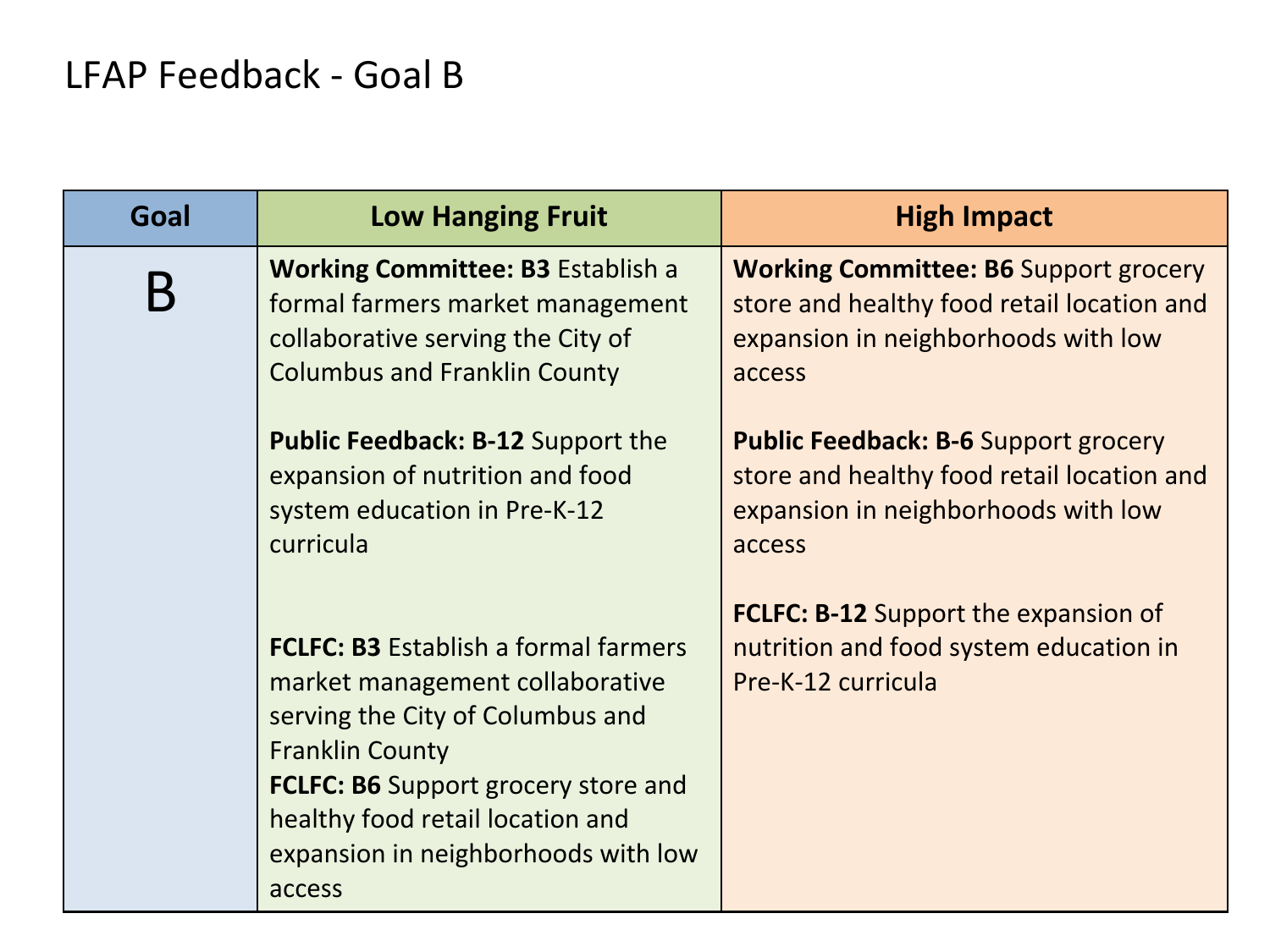## LFAP Feedback - Goal C

| Goal | <b>Low Hanging Fruit</b>                                                                                                                                                                   | <b>High Impact</b>                                                                                                                                                                                                     |
|------|--------------------------------------------------------------------------------------------------------------------------------------------------------------------------------------------|------------------------------------------------------------------------------------------------------------------------------------------------------------------------------------------------------------------------|
|      | <b>Working Committee: C9 Connect new</b><br>or growing small-scale neighborhood<br>food businesses to flexible financial<br>and technical assistance options                               | <b>Working Committee: C1 Create a food</b><br>processing and distribution collaborative                                                                                                                                |
|      | <b>Public Feedback: C-7 Repurpose</b><br>vacant commercial, industrial and<br>residential sites for food system uses                                                                       | <b>Public Feedback: C-6 Revise zoning codes,</b><br>related permit requirements and land use<br>plans to support and encourage<br>agricultural and food system uses as a<br>viable option for community revitalization |
|      | <b>FCLFC: C1</b> Create a food processing<br>and distribution collaborative<br><b>FCLFC: C4 Advocate for food system</b><br>workers in local and regional<br>workforce development efforts | <b>FCLFC: C9 Connect new or growing</b><br>small-scale neighborhood food businesses<br>to flexible financial and technical<br>assistance options                                                                       |